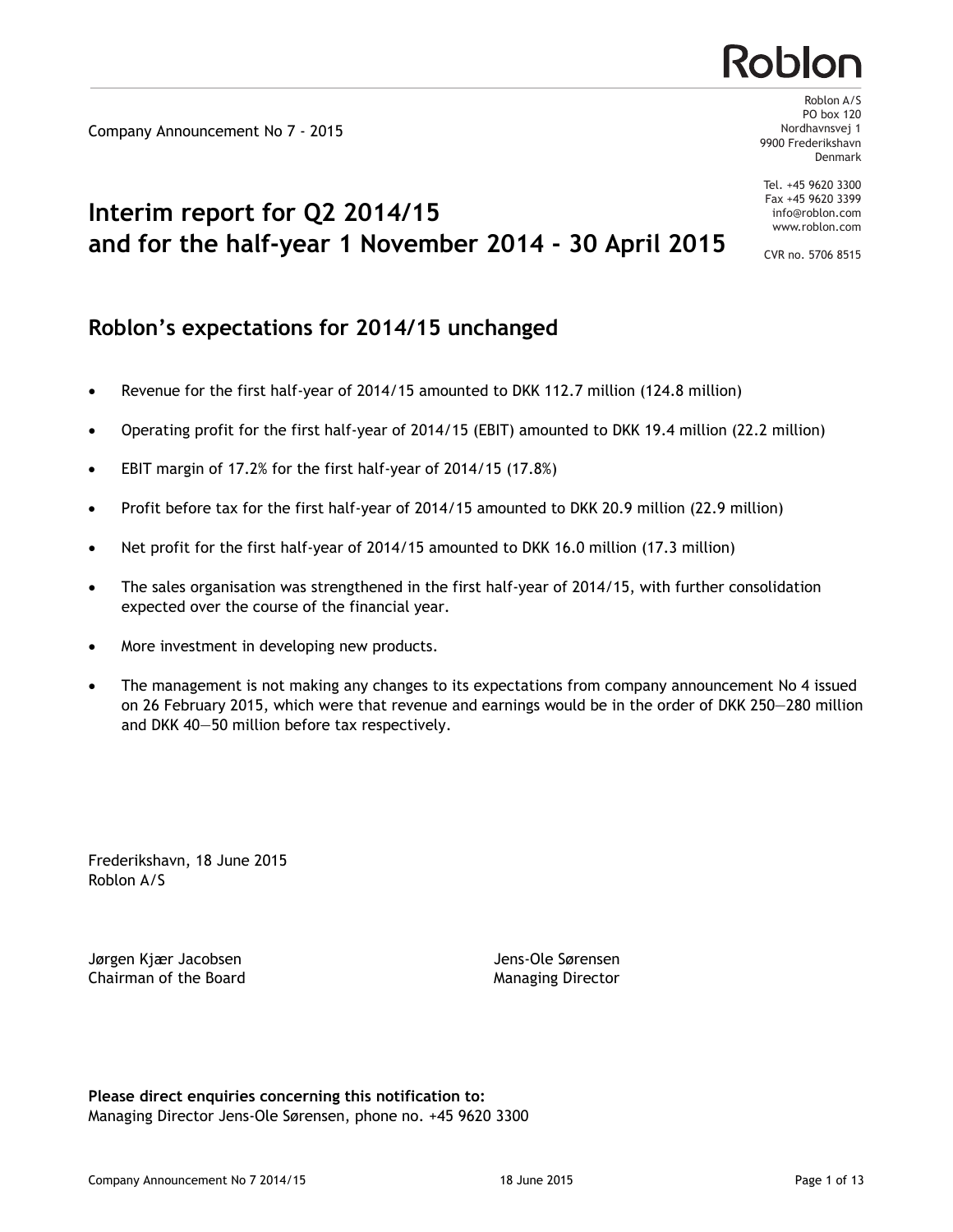# **Main and Key Figures**

|              |                                                    | Q <sub>2</sub> | Q <sub>2</sub> | $Q1-2$  | $Q1-2$  | <b>FY</b> |
|--------------|----------------------------------------------------|----------------|----------------|---------|---------|-----------|
| DKK mill.    |                                                    | 2014/15        | 2013/14        | 2014/15 | 2013/14 | 2013/14   |
| Main         |                                                    |                |                |         |         |           |
| figures      | <b>Statement of income</b>                         |                |                |         |         |           |
|              | Net revenue                                        | 61.6           | 77.6           | 112.7   | 124.8   | 259.8     |
|              | Of which for export                                | 59.1           | 74.0           | 108.6   | 116.2   | 239.7     |
|              | Operating profit (EBIT)                            | 11.3           | 17.9           | 19.4    | 22.2    | 51.3      |
|              | Net financing etc.                                 | 0.6            | 0.3            | 1.5     | 0.6     | 2.0       |
|              | Profit before tax                                  | 11.9           | 18.2           | 20.9    | 22.9    | 53.3      |
|              | Profit for the period                              | 9.1            | 13.7           | 16.0    | 17.3    | 40.4      |
|              | <b>Balance sheet</b>                               |                |                |         |         |           |
|              | <b>Total assets</b>                                | 282.1          | 266.6          | 282.1   | 266.6   | 300.6     |
|              | Share capital                                      | 35.8           | 35.8           | 35.8    | 35.8    | 35.8      |
|              | Capital and reserves                               | 247.2          | 229.7          | 247.2   | 229.7   | 252.8     |
|              | Shareholder value, B-shares                        | 496.2          | 491.7          | 496.2   | 491.7   | 511.4     |
|              | <b>Cash flow</b>                                   |                |                |         |         |           |
|              | Cash flow from operating activities                | $-6.2$         | 21.8           | $-7.9$  | 41.4    | 59.8      |
|              | Cash flow from investing activities                | $-2.7$         | $-1.2$         | $-12.3$ | $-1.8$  | $-7.6$    |
|              | Cash flow from financing activities                | $-21.5$        | $-17.9$        | $-21.5$ | $-17.9$ | $-17.9$   |
|              | Change in cash and cash equivalents                | $-30.4$        | 2.7            | $-41.7$ | 21.7    | 34.3      |
|              | Average number of employees                        |                |                | 141     | 139     | 138       |
| Key          |                                                    |                |                |         |         |           |
| figures      | EBIT-margin (%)<br>ROIC/return on average invested | 18.3           | 23.1           | 17.2    | 17.8    | 19.8      |
|              | capital $(\%)$ $*)$                                | 30.5           | 55.9           | 26.1    | 34.8    | 36.2      |
|              | Solvency ratio (%)                                 | 87.6           | 86.1           | 87.6    | 86.1    | 84.1      |
|              | Return on equity (%) *)                            | 14.5           | 12.7           | 12.7    | 16.0    | 16.7      |
|              | Intrinsic value of shares                          | 138            | 131            | 138     | 128     | 141       |
| <b>Share</b> | Stock exchange listing per share,                  |                |                |         |         |           |
| data         | <b>DKK</b>                                         | 328.5          | 275.0          | 328.5   | 275.0   | 286.0     |

\*) The key figure is calculated on a full-year basis. The ROIC key figure has not been adjusted to a full-year basis in previous company announcements. This will now be done with effect from this company announcement. The comparative figures have also been adjus ted to a full-year basis above.

The interim report for Q2 2014/15 and the period 1 November 2014 - 30 April 2015 has not been audited or reviewed and was prepared in accordance with the same accounting policies as the annual report for 2013/14. The key figures have been calculated in accordance with the Danish Society of Financial Analysts' Recommendations. The stated share-based key figures relate to the B-shares.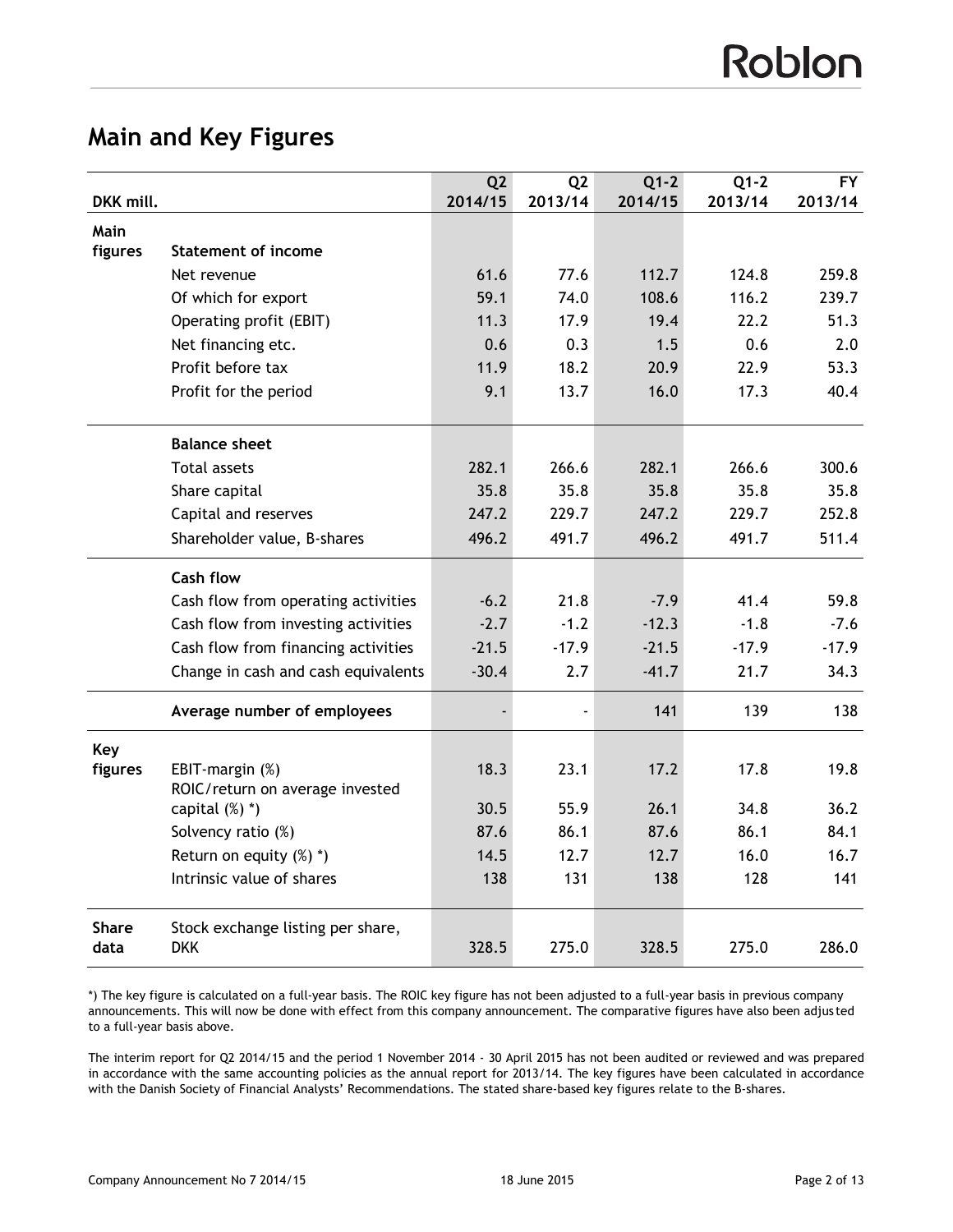## **Management's review**

for Q2 2014/15 and the period 1 November 2014  $-$ 30 April 2015

#### **FINANCIAL RESULTS**

The actual profit for the first half-year of 2014/15 is on a par with the management's expectations.

#### **Revenue**

Roblon achieved revenue of DKK 112.7 million for the first-half-year, which is 9.7% lower than the same period last year. Revenue was DKK 61.6 million in Q2 (77.6 million).



As mentioned below in relation to the development trends in the product groups, the first half-year of 2014/15 saw improvements in offshore and other industry, while there was a downturn in the three other product groups compared with the half-year for 2013/14.

#### **Costs**

Goods consumed fell relatively more than revenue, which was due to the product mix and better utilisation of raw materials. The gross profit margin for the period consequently rose from 59 to 61%.

Other external costs for the first half-year of 2014/15 amounted, as expected, to DKK 15.2 million (15.1 million), which is on a par with last year.

Staff costs for the first half-year of 2014/15 amounted to DKK 31.0 million (32.2 million), and the fall compared to last year is due to a reduced activity level.

#### **EBIT**

Roblon's operating profit (EBIT) for the period 1 November 2014 to 30 April 2015 amounted to DKK 19.4 million compared to DKK 22.2 million in the same period last year. The EBIT margin was 17.2% (17.8%).



#### **Net financial income**

Net earnings of DKK 1.5 million (0.6 million) were reported, which is an increase of DKK 0.9 million on the first half-year of 2013/14. This item comprises returns from cash and cash equivalents and financial assets as well as exchange rate adjustments.

#### **Tax**

Tax at 23.5% has been set aside from the profit before tax.

#### **BALANCE SHEET**

The value of total assets at the end of April 2015 was DKK 282.1 million. Working capital constituted DKK 90.4 million, corresponding to 34.8% (25%) of the revenue from the 12 months of the previous year. This increase is attributable to increased investments in inventory as a result of more orders received for TWM machinery.

Receivables from sales amounted to DKK 39.9 million at the end of the quarter compared to DKK 37.3 million in the same quarter last year. The credit risk on debtors is deemed to be unchanged, and there have not been any significant bad debts in the first half-year of 2014/15.

Cash and cash equivalents amounted to DKK 89.9 million at the end of April 2015, with most of this figure constituting short-term fixed-term deposits in Danish banks.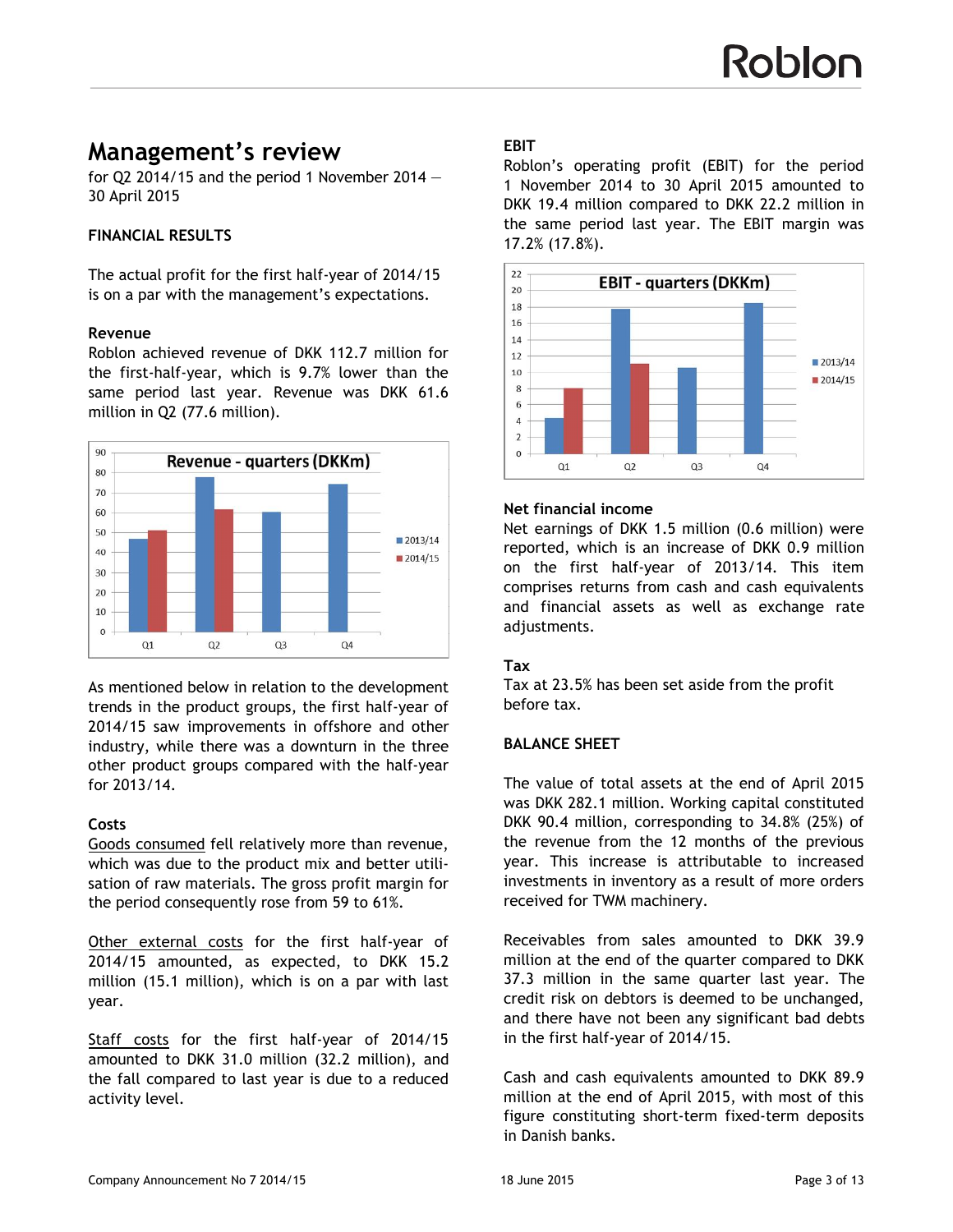The company's total liabilities amount to DKK 34.9 million, which is DKK 2.0 million lower than the corresponding figure at the end of April 2014.

## **CASH FLOWS**

Cash flows from operating activities for the halfyear amounted to DKK -7.9 million (41.4 million). This marked decline is due to a great proportion of working capital being tied up and the amount of corporation tax paid.

Investment in non-current assets in the first halfyear of 2014/15 amounted to DKK 12.3 million (1.8 million), with this increase relating to the expansion in Gærum and the associated new production facility.

#### **DEVELOPMENT TRENDS IN THE PRODUCT GROUPS**

## **Lighting**

There was a significant fall in revenue in the first half-year of 2014/15 compared to the previous year. Revenue of DKK 9.6 million was achieved in the first half-year of 2014/15 compared to DKK 20.4 million in the same period last year. It is the management's opinion that this is due to the postponement of some major projects as well as changes in the sales organisation at the end of 2014. The sales organisation has subsequently been strengthened, and expansion in this area is expected to continue in 2014/15.

The company still has competitive products and solutions, as well as a good brand in the segments in question.

## **Offshore and other industry**

This product group has reported a healthy rise in revenue for the first half-year, from DKK 24.1 million in 2013/14 to DKK 39.8 million in 2014/15. This is due in part to the delivery of large individual sales orders in the first half-year of 2014/15 that were placed in the last quarter of the financial year 2013/14. This has also contributed to the much higher revenue for offshore and other industry in the first half-year of 2014/15 in comparison to the same period last year.

The offshore market in particular remains very uncertain because of the continued low oil price. Some 1,032 oil platforms have been taken out of commission since the beginning of December 2014, leaving 888 currently in operation, and this

Company Announcement No 7 2014/15 18 June 2015 18 June 2015

development is affecting the marketing potential for strap products. However, the management expects to maintain a healthy revenue level in this product group, although there could be significant fluctuations depending on the outcome of large standalone projects for which the company occasionally has the chance of winning contracts.

#### **TWM**

Following a quiet start to the financial year, orders for twisters, winders and rope-making machinery increased in Q2. At present, there are more than 120 machines due for delivery before the end of July 2015. The expansion of the product range for large rope-making machinery started in Q2.

Revenue for the first half-year of 2014/15 fell to DKK 25.7 million (36.2 million).

#### **Cable and cable machinery**

Revenue in this product group fell to DKK 37.6 million (DKK 44.1 million) in the first half-year of 2014/15. This fall was due to lower sales of cable machinery in the period calculated.

Increasing consolidation among manufacturers of fibre optic cables is still ongoing, and this factor in combination with greater competition is putting more pressure on price and earnings for some of the products in this group.

The sales organisation was expanded in Q2 2014/15.



#### **Distribution of revenue by product group**

#### **SALES EFFORTS**

The sales organisation was strengthened in the first half-year of 2014/15, with further consolidation due to take place during the course of the 2015 calendar year.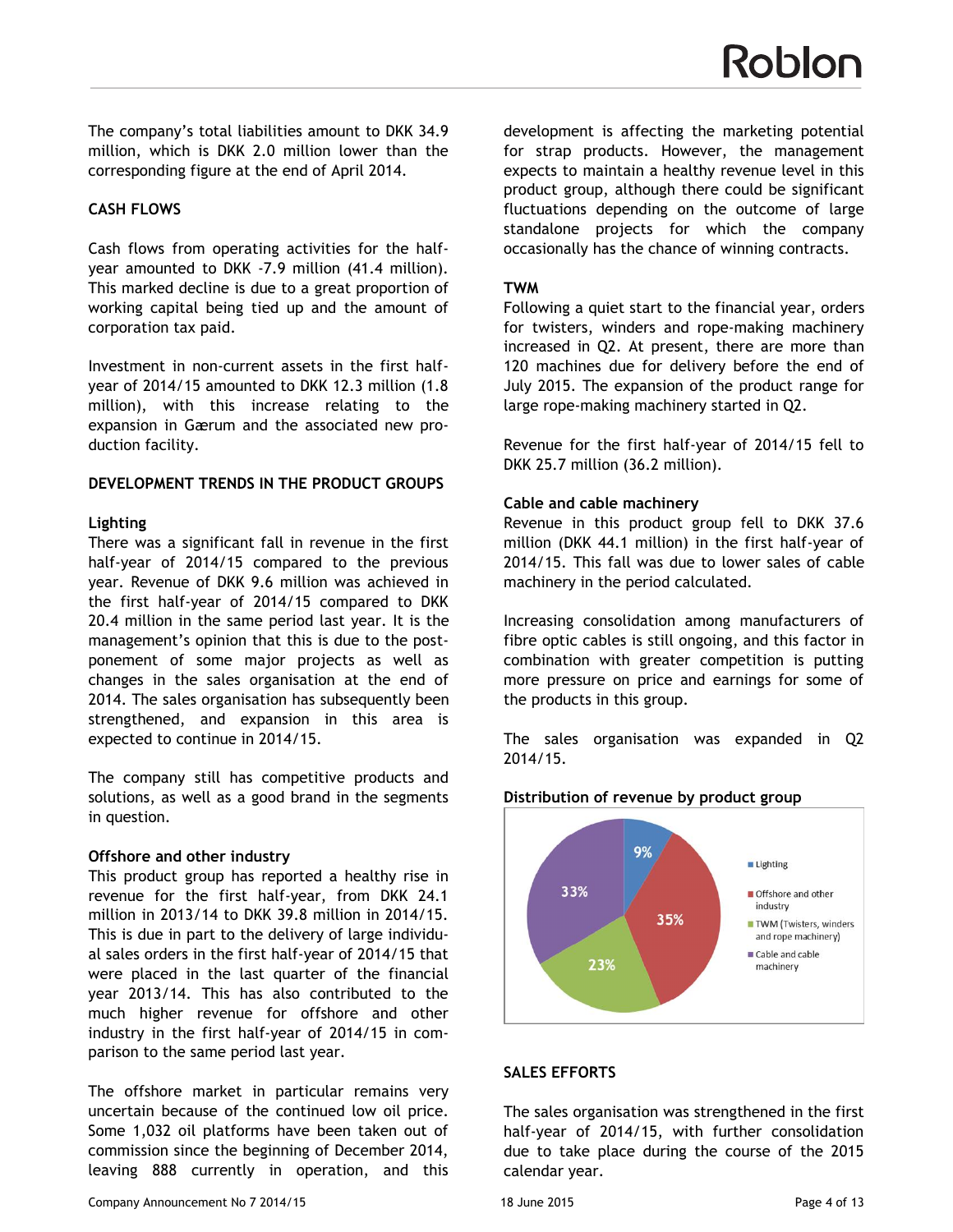#### **INNOVATION AND PRODUCT DEVELOPMENT**

The half-year saw the company begin to expand its product range of rope-making machinery. We are working to develop even more new products in 2015 within the offshore and other industry, TWM and cable/cable machinery product groups.

#### **EXPECTATIONS FOR 2014/15**

In light of the profit trend for the first half-year, the management is not making any changes to the latest expectations, which were published on 26 February 2015 (cf. company announcement No 4 2014/15). It was announced in this document that Roblon expects revenue to be in the region of DKK 250—280 million and profit before tax to be DKK 40—50 million.

#### **FUTURE CONDITIONS**

Roblon's sales are characterised by a structure based on project sales. This always makes it difficult to produce forecasts for future revenue within given periods, i.e. quarters, half-years and full years.

Statements on future conditions, especially those on future revenue and operating profit, are uncertain and risky.

Many factors are and will remain outside of the company's control and may lead to the actual development deviating wildly from the expectations detailed in the report.

Such factors include but are not limited to the following: changes in general business and financial conditions, the trend in the global oil industry, changes in the global economy and changes in interest rates and exchange rates.

#### **FINANCIAL CALENDAR**

17/9 2015 - Interim report for Q3 2014/15 14/1 2016 - Preliminary statement 2014/15 25/2 2016 - General meeting

#### **ANNOUNCEMENTS - NASDAQ OMX COPENHAGEN**

In the period from 1 November 2014 to 17 June 2015 our company sent the following announcements to NASDAQ OMX Copenhagen. These can also be found on our website, <www.roblon.com>.

| No 7-2014: | Deviation from previously announced |
|------------|-------------------------------------|
|            | expectations                        |
| No 1-2015: | Preliminary statement 2013/14       |
| No 2-2015: | Managerial change at Roblon A/S     |
| No 3-2015: | Selection of employee representa-   |
|            | tives for the Board of Roblon A/S   |
| No 4-2015: | Interim report for Q1 2014/15       |
| No 5-2015: | Major shareholder announcement      |
| No 6-2015: | Change in financial calendar for    |
|            | 2014/15                             |
|            |                                     |
|            |                                     |
|            |                                     |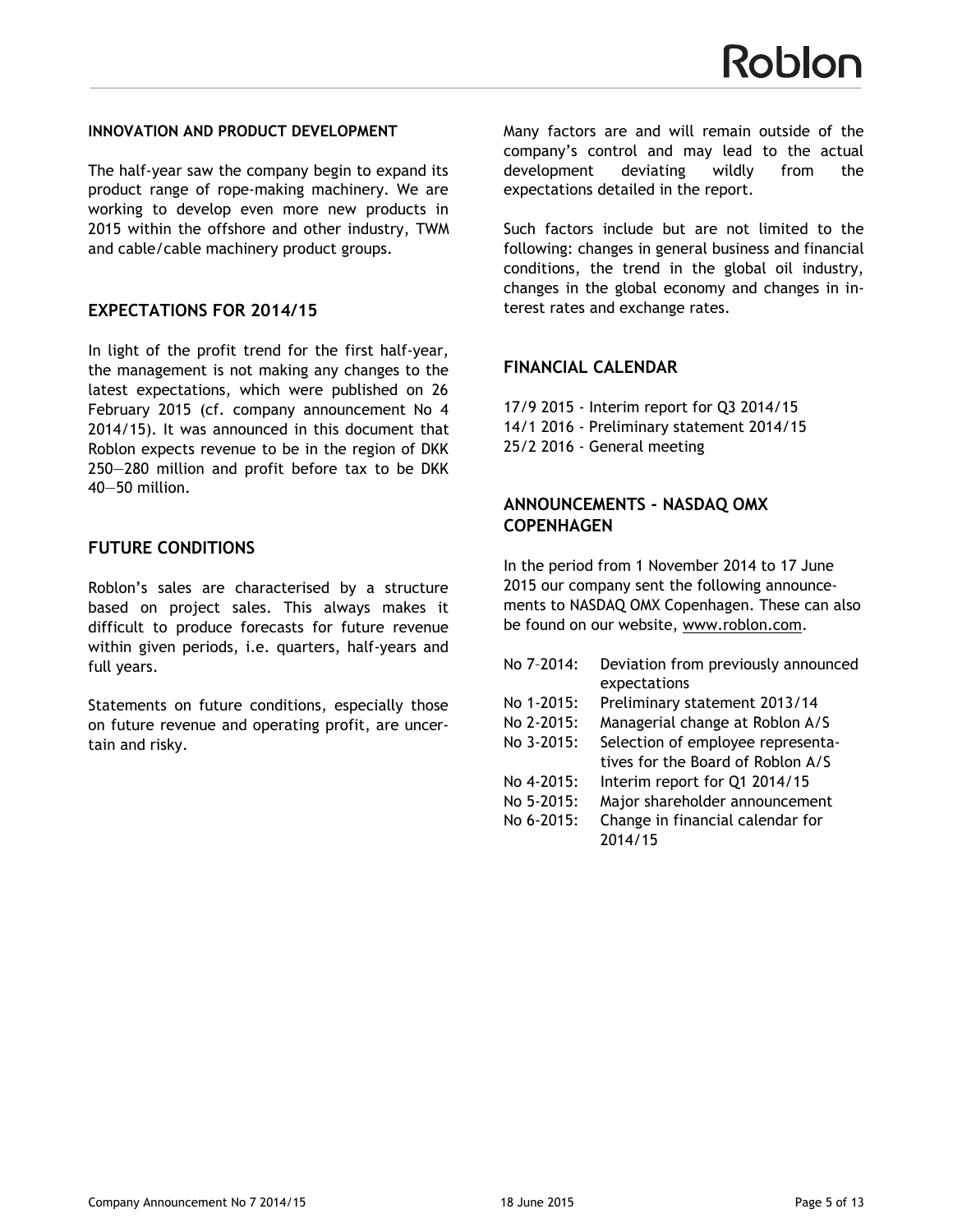## **Statement by Management**

The Board of Directors and Management today considered and approved the interim report for the period 1 November 2014 to 30 April 2015.

The interim report, which has not been audited or reviewed by the company's auditors, is presented in accordance with IAS 34 Interim Financial Reporting, which has been approved by the EU, and additional Danish disclosure requirements for interim reporting for listed companies.

We find that the interim financial statements give a true and fair view of the company´s assets, liabilities and financial position as at 30 April 2015 and the result of the company´s activities for the period 1 November 2014 to 30 April 2015.

Furthermore, in our opinion the Management's review gives a true and fair view of developments in the activities and financial position of the company, the results for the period and of the company's financial position in general and describes significant risk and uncertainty factors that may affect the company.

Frederikshavn, 18 June 2015

**Management**

Jens-Ole Sørensen Carsten Michno

Managing Director Chief Financial Officer

#### **Board**

Chairman Deputy Chairman

Jørgen Kjær Jacobsen Ole Krogsgaard Peter Sloth Vagner Karlsen

Birthe Tofting Nita Maibrit SvendsenHans Martin Kirkegaard Staff-elected Staff-elected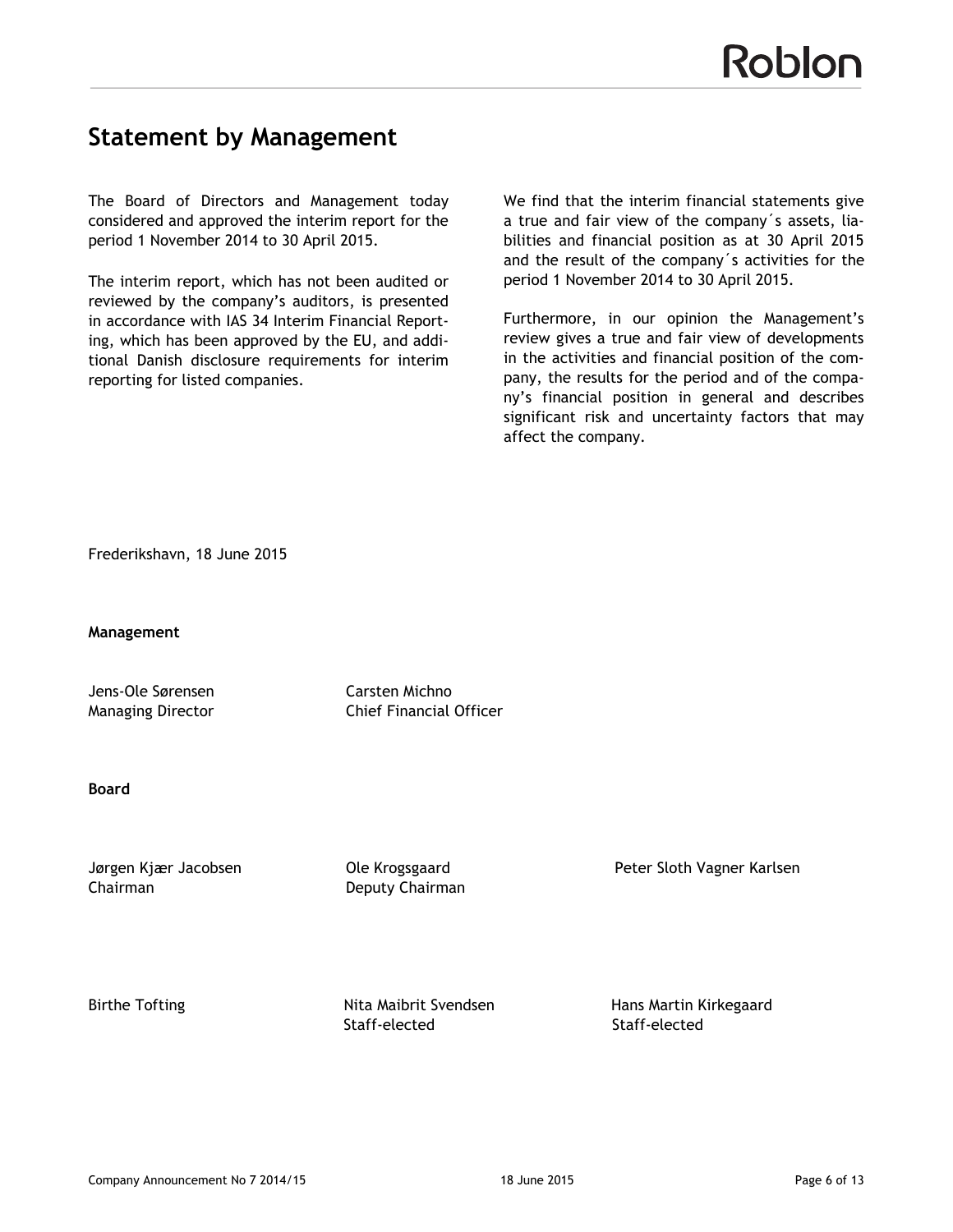# **Statement of Income and Comprehensive Income**

|                                                                   | Q2      | Q <sub>2</sub> | $Q1-2$  | $Q1-2$  | <b>FY</b> |
|-------------------------------------------------------------------|---------|----------------|---------|---------|-----------|
| DKK mill.                                                         | 2014/15 | 2013/14        | 2014/15 | 2013/14 | 2013/14   |
| Net revenue                                                       | 61.6    | 77.6           | 112.7   | 124.8   | 259.8     |
| Other operating income                                            | 0.0     | 0.1            | 0.0     | 0.1     | 0.9       |
| Consumption of goods                                              | $-24.0$ | $-31.7$        | $-43.7$ | $-51.5$ | $-108.2$  |
| Other external costs                                              | $-8.5$  | $-8.7$         | $-15.2$ | $-15.1$ | $-30.0$   |
| Staff costs                                                       | $-16.1$ | $-17.8$        | $-31.0$ | $-32.2$ | $-62.2$   |
| Depreciation and write-downs of tangible and<br>intangible assets | $-1.7$  | $-1.7$         | $-3.4$  | $-3.9$  | $-9.0$    |
| <b>Operating profit (EBIT)</b>                                    | 11.3    | 17.8           | 19.4    | 22.2    | 51.3      |
| Interest income, net                                              | 0.6     | 0.3            | 1.5     | 0.6     | 2.0       |
| Profit before tax (PBT)                                           | 11.9    | 18.1           | 20.9    | 22.8    | 53.3      |
| Tax on profit for the period                                      | $-2.8$  | $-4.4$         | $-4.9$  | $-5.5$  | $-12.9$   |
| Profit for the period                                             | 9.1     | 13.7           | 16.0    | 17.3    | 40.4      |

# **Comprehensive Income**

| DKK mill.                                                                                                                        | Q <sub>2</sub> | Q <sub>2</sub><br>2014/15 2013/14 | $Q1-2$<br>2014/15 | $O1-2$<br>2013/14 | FY<br>2013/14 |
|----------------------------------------------------------------------------------------------------------------------------------|----------------|-----------------------------------|-------------------|-------------------|---------------|
| Profit for the period<br>Items that can be reclassified to the income<br>statement:<br>Fair value adjustment of financial assets | 9.1            | 13.7                              | 16.0              | 17.3              | 40.4          |
| available for sale                                                                                                               | $-0.1$         | 0.0                               | $-0.1$            | 0.0               | 0.0           |
| Tax on other comprehensive income                                                                                                | 0.0            | 0.0                               | 0.0               | 0.0               | 0.0           |
| Total comprehensive income                                                                                                       | 9.0            | 13.7                              | 15.9              | 17.3              | 40.4          |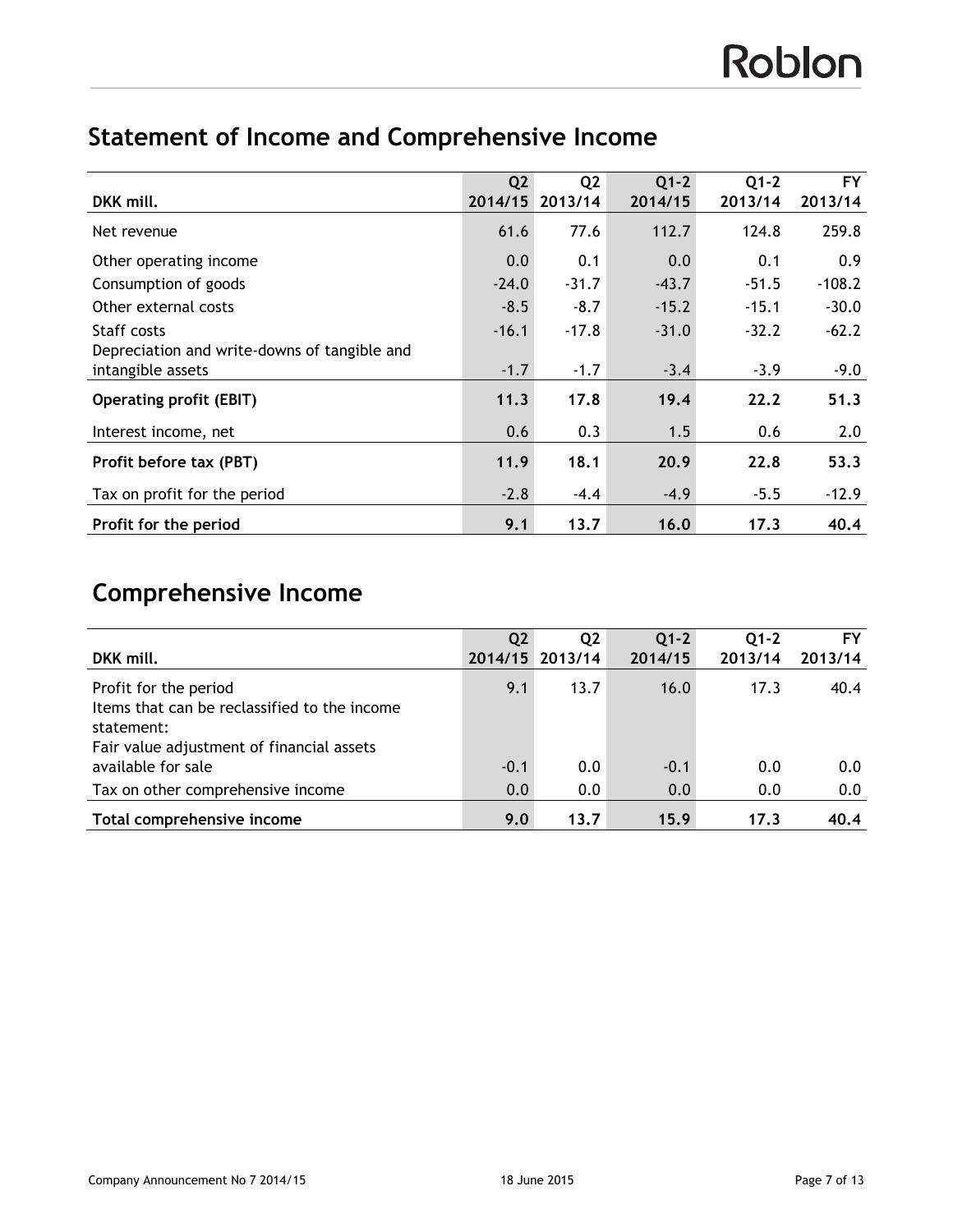# Roblon

# **Balance Sheet**

| DKK mill.                                        | 30.04.15 | 30.04.14 | 31.10.14 |
|--------------------------------------------------|----------|----------|----------|
|                                                  |          |          |          |
| Completed development projects                   | 3.5      | 4.7      | 4.3      |
| Ongoing development projects                     | 5.7      | 6.0      | 4.6      |
| Intangible assets                                | 9.2      | 10.7     | 8.9      |
|                                                  |          |          |          |
| Land and buildings                               | 38.0     | 34.9     | 33.6     |
| Plant and machinery                              | 13.9     | 5.6      | 5.3      |
| Fixtures and fittings, tools and equipment       | 0.5      | 0.3      | 0.3      |
| Property, plant and equipment under construction | 0.3      | 0.0      | 4.9      |
| Property, plant and equipment                    | 52.7     | 40.8     | 44.1     |
|                                                  |          |          |          |
| <b>Total non-current assets</b>                  | 61.9     | 51.5     | 53.0     |
|                                                  |          |          |          |
| <b>Stocks</b>                                    | 79.4     | 55.1     | 62.5     |
| Trade debtors                                    | 39.9     | 37.3     | 50.0     |
| Corporate tax paid in advance                    | 8.9      | 0.0      | 0.0      |
| Other debtors                                    | 0.9      | 3.3      | 3.2      |
| Accruals                                         | 1.2      | 0.3      | 0.2      |
| Financial assets available for sale              | 10.7     | 10.8     | 10.8     |
| Cash at bank and in hand                         | 79.2     | 108.3    | 120.9    |
| <b>Total current assets</b>                      | 220.2    | 215.1    | 247.6    |
|                                                  |          |          |          |
| <b>TOTAL ASSETS</b>                              | 282.1    | 266.6    | 300.6    |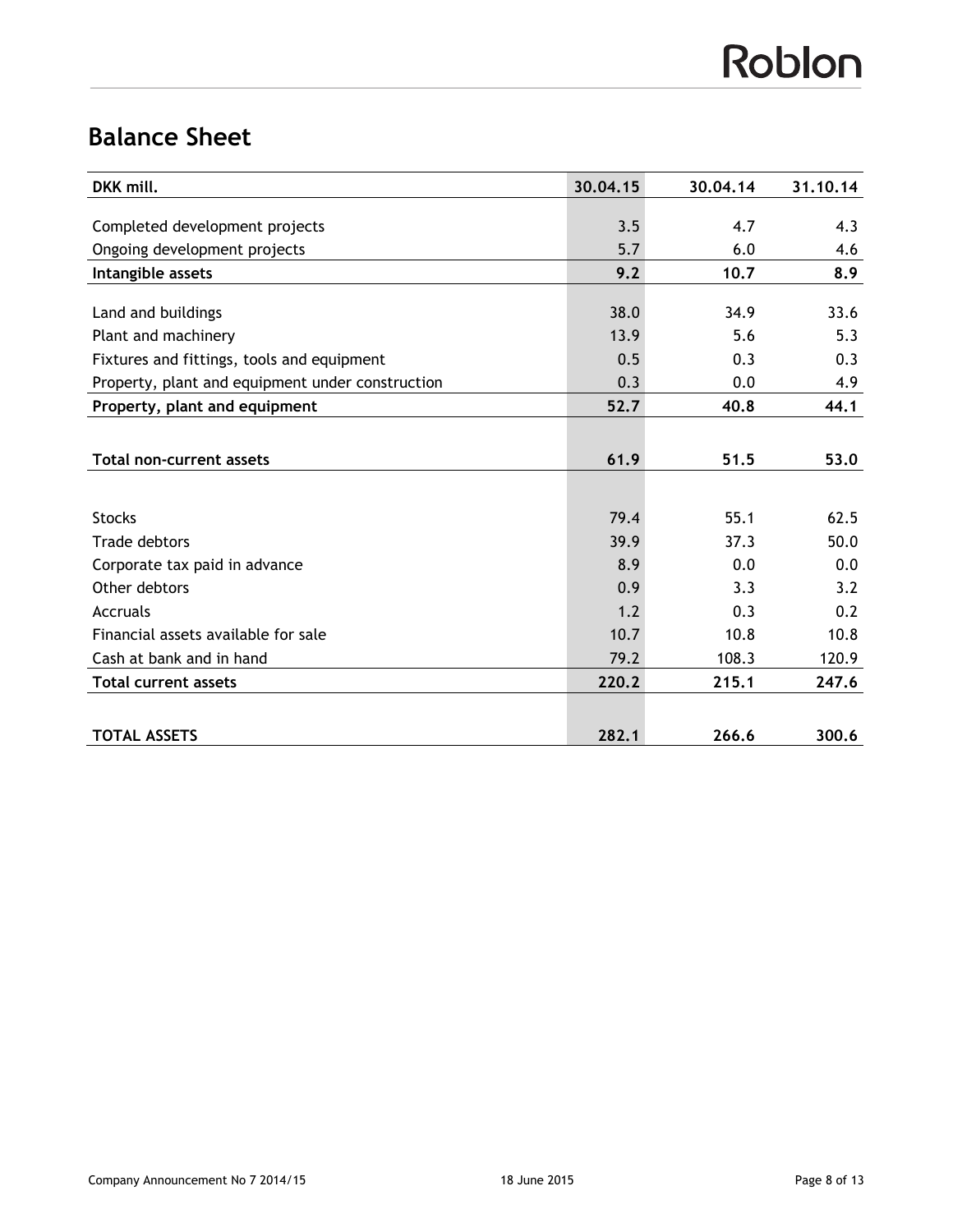# Roblon

# **Balance Sheet**

| DKK mill.                                  | 30.04.15 | 30.04.14 | 31.10.14 |
|--------------------------------------------|----------|----------|----------|
|                                            |          |          |          |
| Share capital                              | 35.8     | 35.8     | 35.8     |
| Other reserves                             | 0.6      | 0.7      | 0.7      |
| Profit carried forward                     | 210.8    | 193.2    | 216.3    |
| <b>Capital and reserves</b>                | 247.2    | 229.7    | 252.8    |
| Deferred tax                               | 3.8      | 4.2      | 3.8      |
| Other provisions for liabilities           | 0.1      | 0.1      | 0.2      |
| Non-current liabilities                    | 3.9      | 4.3      | 4.0      |
| Received prepayments                       | 5.3      | 4.5      | 2.0      |
| Suppliers of goods and services            | 15.2     | 15.2     | 20.6     |
| Corporate tax                              | 0.0      | 2.7      | 10.3     |
| Other debt                                 | 10.5     | 10.2     | 10.9     |
| <b>Current liabilities</b>                 | 31.0     | 32.6     | 43.8     |
| <b>Total liabilities</b>                   | 34.9     | 36.9     | 47.8     |
| TOTAL CAPITAL AND RESERVES AND LIABILITIES | 282.1    | 266.6    | 300.6    |

## **Capital and reserves statement**

| DKK mill.                             | 30.04.15 | 30.04.14 | 31.10.14 |
|---------------------------------------|----------|----------|----------|
|                                       |          | 230.3    |          |
| Capital and reserves as at 1 November | 252.8    |          | 230.3    |
| Comprehensive income for the period   | 15.9     | 17.3     | 40.4     |
| Dividend distributed                  | $-21.5$  | $-17.9$  | $-17.9$  |
| <b>Capital and reserves</b>           | 247.2    | 229.7    | 252.8    |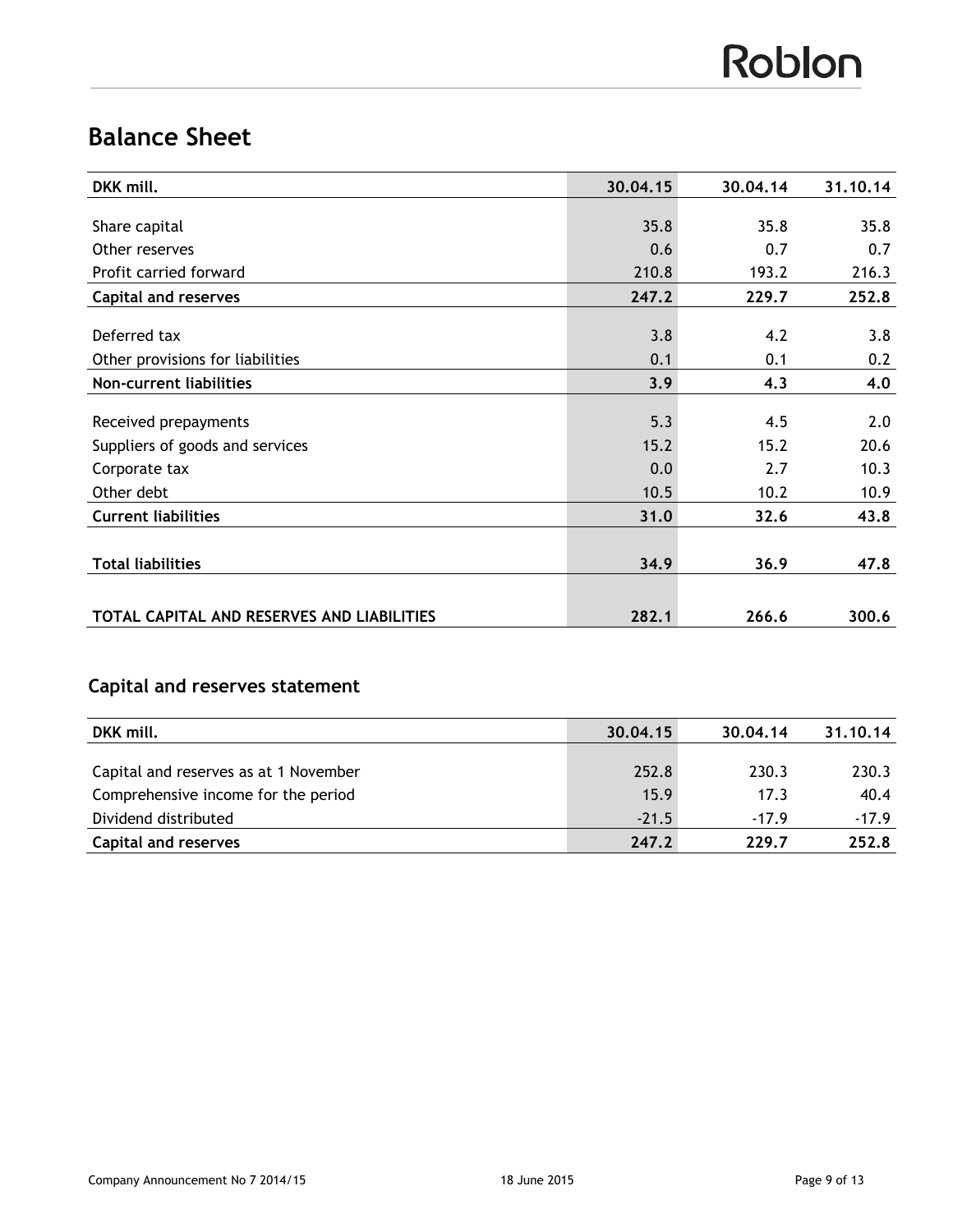# **Cash Flow Statement**

| DKK mill.                                             | Note | 30.04.15 | 30.04.14 | 31.10.14 |
|-------------------------------------------------------|------|----------|----------|----------|
| Operating profit (EBIT)                               |      | 19.4     | 22.3     | 51.3     |
| Profit on sale of property, plant and equipment       |      | 0.0      | 0.0      | $-0.9$   |
| Adjustment for items without liquidity effect         | A    | 3.3      | 3.7      | 9.0      |
| Change in working capital                             | B    | $-7.9$   | 28.6     | 12.2     |
| Cash flow from primary activities                     |      | 14.8     | 54.6     | 71.6     |
| Financial payments received (interests)               |      | 1.5      | 0.6      | 2.0      |
| Corporate tax paid                                    |      | $-24.2$  | $-13.8$  | $-13.8$  |
| Cash flow from operating activities                   |      | $-7.9$   | 41.4     | 59.8     |
| Investment in intangible fixed assets                 |      | $-1.3$   | $-1.5$   | $-2.2$   |
| Investment in property, plant and equipment           |      | $-11.0$  | $-0.7$   | $-6.7$   |
| Sales proceeds from property, plant and equipment     |      |          | 0.4      | 1.3      |
| Cash flow from investing activities                   |      | $-12.3$  | $-1.8$   | $-7.6$   |
| Payment of dividend                                   |      | $-21.5$  | $-17.9$  | $-17.9$  |
| Cash flow from financing activities                   |      | $-21.5$  | $-17.9$  | $-17.9$  |
| Change in cash at bank and in hand                    |      | $-41.7$  | 21.7     | 34.3     |
|                                                       |      |          |          |          |
| Cash at bank and in hand at the beginning of the year |      | 120.9    | 86.6     | 86.6     |
| Cash at bank and in hand at the end of the year       |      | 79.2     | 108.3    | 120.9    |
|                                                       |      |          |          |          |
| Note A: Adjustment for items without liquidity effect |      |          |          |          |
| Depreciation                                          |      | 3.4      | 3.7      | 9.0      |
| Other provisions for liabilities                      |      | $-0.1$   | 0.0      | 0.0      |
|                                                       |      | 3.3      | 3.7      | 9.0      |
|                                                       |      |          |          |          |
| Note B: Change in working capital                     |      |          |          |          |
| Change in stocks                                      |      | $-16.9$  | 1.4      | $-6.0$   |
| Change in trade debtors                               |      | 11.4     | 26.2     | 13.7     |
| Change in received prepayments                        |      | 3.3      | 1.4      | $-1.0$   |
| Change in suppliers of goods and services             |      | $-5.4$   | 1.0      | 6.2      |
| Change in other debt                                  |      | $-0.3$   | $-1.4$   | $-0.7$   |
|                                                       |      | $-7.9$   | 28.6     | 12.2     |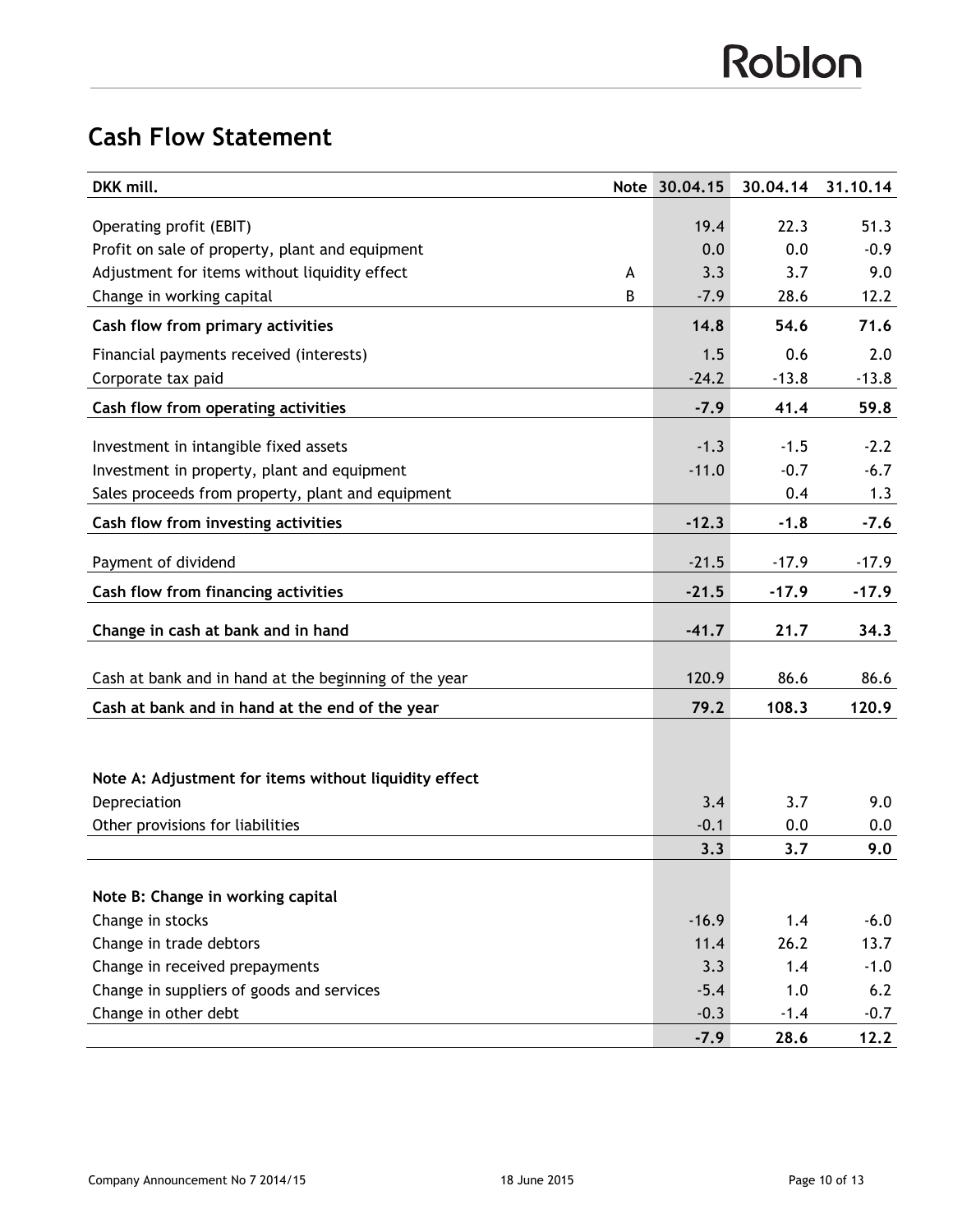## **Notes**

- 1. Accounting policies applied
- 2. Accounting estimates and judgements
- 3. Segment reporting
- 4. Quarterly results

## **Note 1 – Accounting policies applied**

The interim is presented in accordance with IAS 34 Interim Financial Reporting as approved by the EU and further Danish disclosure requirements for interim reporting for listed companies.

The accounting policies applied are unchanged compared to the annual report for 2013/14 and a detailed description of the accounting policies can be found in that report.

#### **Note 2 - Accounting estimates and judgements**

When preparing the interim report the management makes a number of accounting estimates and judgements that affect the application of accounting policies and recognised assets, obligations, income and expenses. Actual results might be different from these estimates.

Significant accounting estimates and judgements are unchanged compared to the annual report for 2013/14.

#### **Note 3 - Segment reporting**

Internal reporting to the Board of Roblon A/S is done for a segment where the revenue is broken down into four product groups.

Segment reporting for the business segments:

|                                                   | $O1-2$  | $01 - 2$ |
|---------------------------------------------------|---------|----------|
| Product group (DKK mill.)                         | 2014/15 | 2013/14  |
|                                                   |         |          |
| Lighting                                          | 9.6     | 20.4     |
| Offshore and other industry                       | 39.8    | 24.1     |
| TWM (twisters, winders and rope-making machinery) | 25.7    | 36.2     |
| Cable and cable machinery                         | 37.6    | 44.1     |
| Total                                             | 112.7   | 124.8    |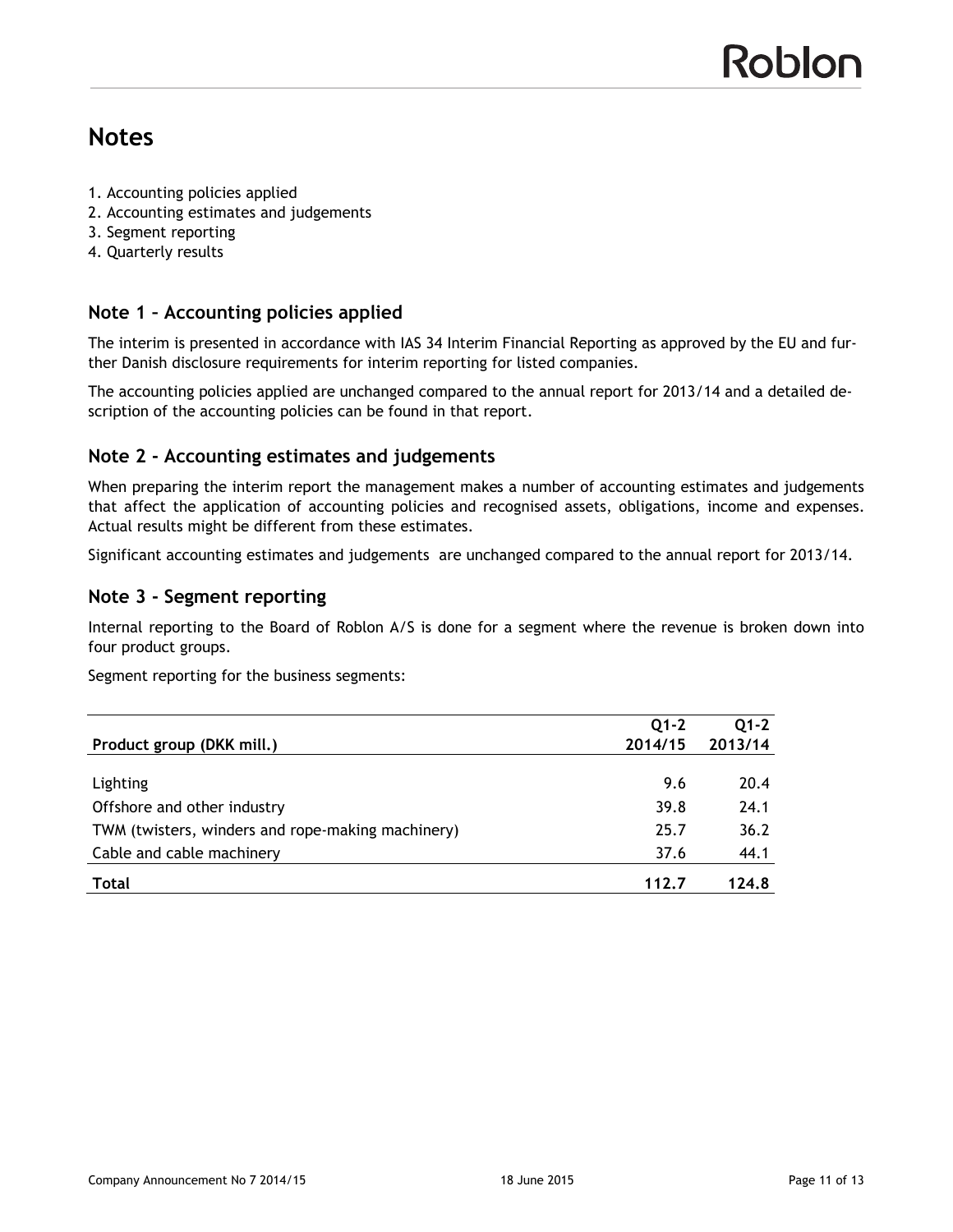## **Geographic reporting**

For this type of reporting, the breakdown of revenue into geographic segments is based on the customers' geographical location.

Revenue is thus divided into markets:

| Markets (DKK mill.)             | $Q1-2$<br>2014/15 | $Q1 - 2$<br>2013/14 |
|---------------------------------|-------------------|---------------------|
|                                 |                   |                     |
| <b>Denmark</b>                  | 4.1               | 8.6                 |
| Great Britain (UK)              | 18.0              | 10.8                |
| Other European countries        | 37.4              | 49.7                |
| Asia                            | 19.6              | 26.1                |
| <b>United States of America</b> | 33.6              | 29.6                |
| <b>Total</b>                    | 112.7             | 124.8               |